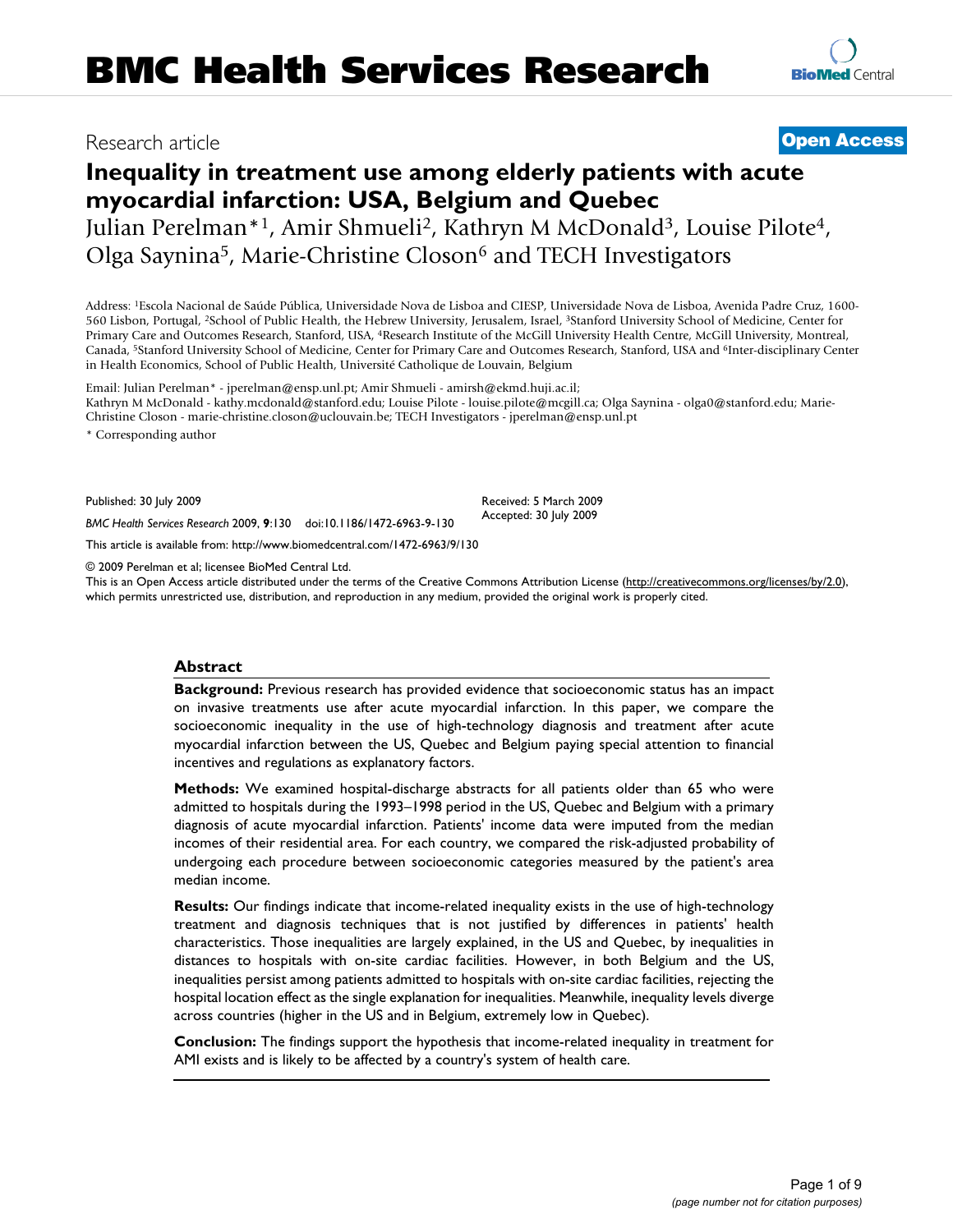# **Background**

Previous research has provided evidence that socioeconomic status (SES) has an impact on invasive treatments use for acute myocardial infarction [1-7]. The causes for such inequalities remain difficult to discern. Some have argued that underprivileged patients could be more reluctant to undergo invasive procedures [6]; other evidence suggests that physicians perceive higher severity and greater post-intervention risk for low-income patients [4]; some explain disparities as the result of unfounded physicians' prejudices against specific groups such as women and black patients [8]; finally, over-provision to the better-off has also been mentioned, as a significant proportion of referrals from general practitioners to specialists are made upon patients' requests [9,10].

Focus has essentially been directed at physicians' and patients' beliefs and attitudes. Nevertheless, physicians and patients act in the framework of health care systems, whose influence on physicians' and patients' behaviors, through regulations and incentives, has been well documented in the area of cardio-vascular treatments. Recently, research has emphasized the importance of health care systems on the adoption and diffusion of high-technology treatments for cardio-vascular disease [11,12]. A recent contribution suggests that universal coverage explains most of the very low inequality in access to invasive procedures in Canada [13].

The health care organization is likely to influence not only how care is provided, but also to whom it is provided. In this study, we compare health inequality in the use of diagnosis (cardiac catheterization, CATH) and treatment (coronary artery bypass graft, CABG, and percutaneous coronary intervention, PCI) for acute myocardial infarction (AMI) between three very different health care financing systems: the US (Medicare), Quebec and Belgium. This cross-country comparison aims to elucidate how health care systems may also be a determinant of inequalities in treatment.

### **Methods** *Sample*

Our sample includes all patients admitted to a hospital with a diagnosis of acute myocardial infarction (AMI, code 410 of the *International Classification of Diseases, 9threvision, Clinical Modification: ICD-9-CM*).

We follow the exclusion criteria used in other studies [5,11,14]. We exclude patients discharged alive after a stay of less than three days, those transferred from another acute care facility to avoid double counting and those hospitalized with an AMI in the year before the index admission and patients older than 99 in order to limit variations in severity.

Our sample is restricted to all patients 65 and older hospitalized from 1993–1998. US data includes all Medicare AMI patients (1,614,922 discharges), data from Quebec and Belgium includes all AMI patients aged 65 and older (37,190 in Quebec, 49,445 in Belgium).

# *Modeling diagnosis and treatment for AMI*

We assume that the hospital's clinical team, when deciding treatment for AMI, is confronted with four independent alternatives. The first option is to perform neither a CATH nor any invasive treatment. The second option is for a physician to perform a CATH, but not to follow it with any invasive procedure. The third option is to perform a PCI following the CATH. The final alternative is to perform a CABG after performing either a PCI or a CATH or both.

We construct a treatment variable as a categorical dependent variable whose categories are these four alternatives. We model the probability that the patient will fall into any of those categories, using a multinomial logit model. Coefficients from multinomial logit models are difficult to interpret and potentially misleading; to overcome this difficulty, we compute the adjusted probabilities associated with each outcome holding constant all other characteristics. SAS (version 8.2) statistical package was used.

# *Explanatory variables*

Table 1 displays the explanatory variables included in the regressions, with their definitions. These variables are commonly used when modeling treatment choice for AMI [14]. Year dummies are included to control for technological diffusion, which may be correlated with income distribution.

We use the distance to the closest hospital with on-site cardiac facilities as the explanatory variable, given its known influence on the use of cardiac services [15]. We use straight-line distances between the patient's area geographical center and the nearest equipped hospital's area geographical center. The use of a straight-line instead of aerial distances is quite common in the literature, as studies generally assume that both measures are correlated [15,16]. Using the distance to the closest equipped hospital instead of the distance to the actual hospital used for care avoids a confounding effect; indeed, the hospital choice often determines the treatment received [17].

We use the median income of the patient's residential area in order to determine the socioeconomic status, as a typical approach [2,5]. Median incomes are not comparable across countries because of different purchasing power and definition. **US** area-based information is issued from the 1990 census. The median income is based on the taxable household income, including many sources of reve-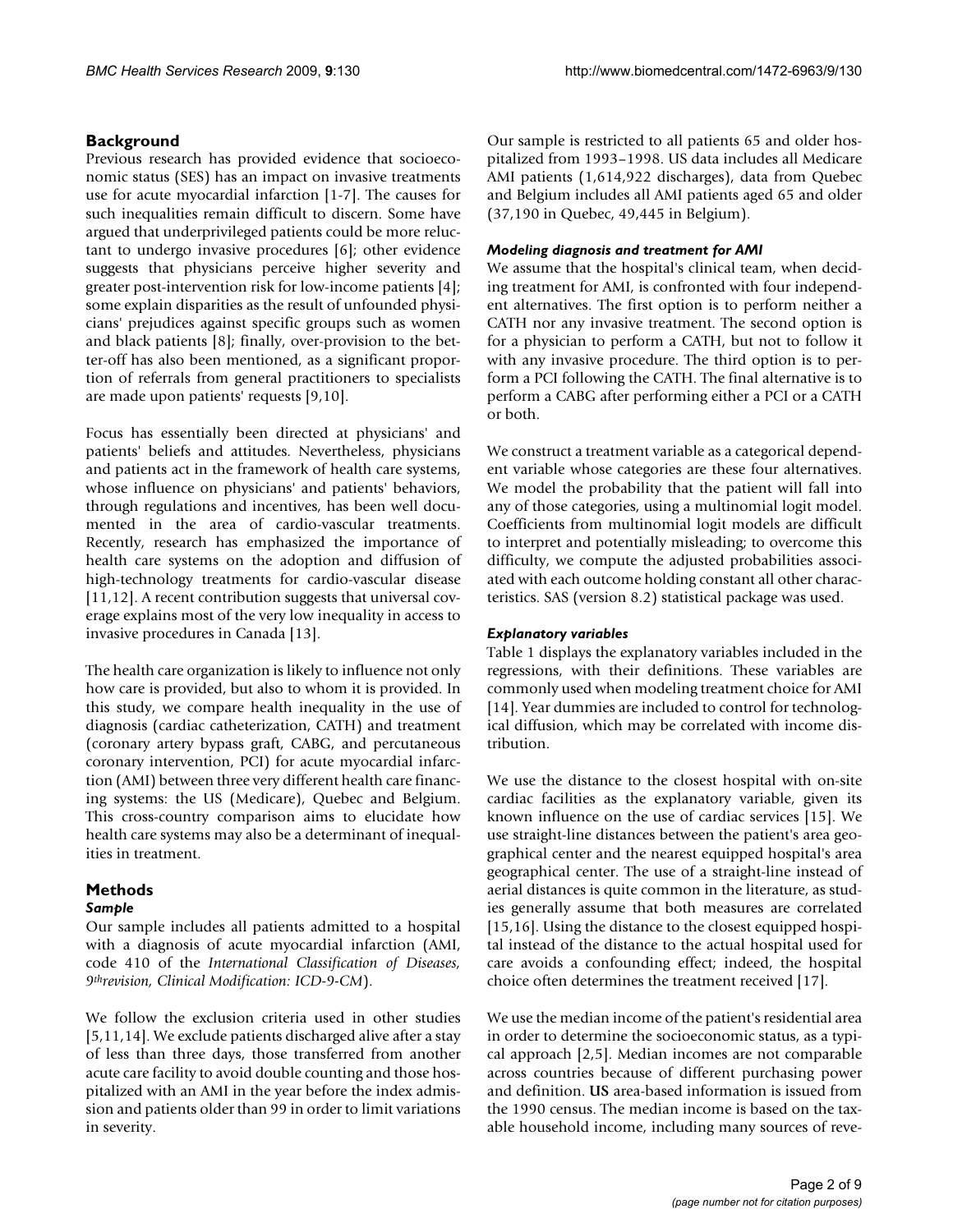| <b>VARIABLE</b>                     | <b>DEFINITION</b>                                                                                                                      |
|-------------------------------------|----------------------------------------------------------------------------------------------------------------------------------------|
| Patient-related clinical indicators |                                                                                                                                        |
| <b>FEMALE</b>                       | Dummy variable taking the value 'I' for female patients                                                                                |
| AGEGRP0-AGEGRP5                     | One dummy variable for each age group<br>(where AGEGRP0 includes patients aged 65–69 and AGEGRP5 patients older than 90)               |
| <b>YR93-YR98</b>                    | One dummy variable for each year                                                                                                       |
| DIST CATH                           | Distance from the patient's area geographical center to the area geographical center of the nearest hospital<br>offering cardiac CATH. |
| DIST_CARD                           | Distance from the patient's area geographical center to the area geographical center of the nearest hospital<br>offering CABG or PCI.  |
| <b>COCHF</b>                        | Congestive heart failure                                                                                                               |
| <b>CARD</b>                         | Cardiac dysrhythmias                                                                                                                   |
| <b>PULED</b>                        | Pulmonary edema                                                                                                                        |
| <b>SHOCK</b>                        | Shock                                                                                                                                  |
| <b>CRF</b>                          | Chronic renal failure                                                                                                                  |
| <b>ARF</b>                          | Acute renal failure                                                                                                                    |
| <b>DIABET</b>                       | <b>Diabetes</b>                                                                                                                        |
| MAL                                 | Malignancy                                                                                                                             |
| <b>CERVAS</b>                       | Cerebrovascular disease                                                                                                                |
| Area-based socioeconomic indicators |                                                                                                                                        |
| <b>INC</b>                          | Median family income in ZIP code area of residence.                                                                                    |
| INC_QI                              | The patient's area belongs to the lowest median income quintile in country X                                                           |
| $INC_Q2$                            | The patient's area belongs to the $2nd$ median income quintile in country X                                                            |
| $INC_Q3$                            | The patient's area belongs to the $3rd$ median income quintile in country X                                                            |
| INC O <sub>4</sub>                  | The patient's area belongs to the $4th$ median income quintile in country X                                                            |
| INC_Q5                              | The patient's area belongs to the highest median income quintile in country $X$                                                        |

#### **Table 1: Explanatory variables used in the multivariate analysis**

nue (wages and salary, social benefits, dividends, etc.). Area-based income data for **Quebec** are issued from the Profile of Forward Sortation Areas, obtained from the 1996 Canada Census data. Median income corresponds to the median personal net income and also includes many other sources of revenue. For **Belgium**, area-based data are issued from the annual fiscal register (1995 data used for this study). Median income corresponds to the median taxable income by declaration and includes all taxable revenue. None of the countries standardize median income by the household size. Instead of using the median income itself, we distribute areas in quintiles according to their median income, providing a comparable relative measure of SES.

Adjusted probabilities of each intervention are calculated for each income quintile, controlling for age and comorbidities. Using 95% confidence intervals, we observe whether adjusted probabilities significantly differ across income quintiles. We assume that patient's median income and intervention are significantly associated whenever adjusted probabilities significantly differ between at least two income quintiles.

#### *Adjusting for distances and existence of on-site facilities*

The *First model* does not include distances, while the *Second model* does. These separate models allow for measuring the importance of distances in explaining inequalities in use. In a *Third model*, we check whether inequality exists among patients admitted at hospitals with on-site cardiac facilities (for catheterization and revascularization). Indeed, socio-economic status may still lead to treatment disparities when the distance factor and the hospital choice are neutralized. Therefore, we use the sub-sample of those patients admitted at hospitals with on-site facilities, including 782,715 discharges in the US, 5,859 in Quebec and 14,952 in Belgium.

#### **Results**

Patients' characteristics are displayed in Table 2. In all three countries, we observe relatively higher rates of use of cardiac procedures among patients who come from the highest-income areas. However, no income gradient is present as rates are higher in the lowest-income areas compared with the middle-income ones. Area median income and distances to hospitals with on-site cardiac facilities follow similar patterns. In the US, patients from the poorest areas live on average 45 km away from the closest hospital with on-site cardiac facilities, but patients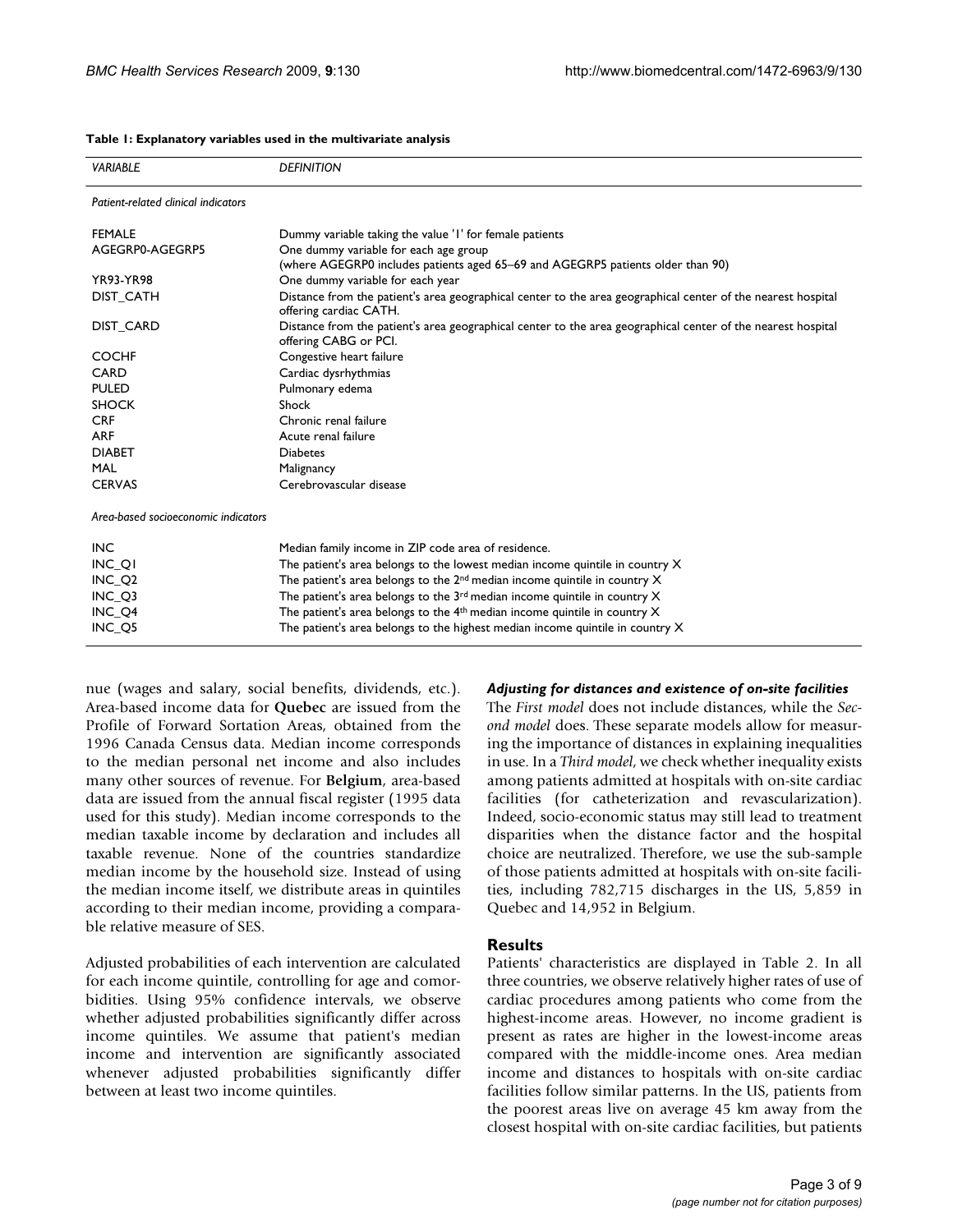**(unadjusted)**

**Table 2: AMI population characteristics by income quintile** 

|                             | <b>INCOME QUINTILE</b> |                |              |       |       |
|-----------------------------|------------------------|----------------|--------------|-------|-------|
|                             | QI                     | O <sub>2</sub> | O3           | O4    | O5    |
| <b>USA</b>                  |                        |                |              |       |       |
| % CATH                      | 32.1                   | 31.1           | 31.8         | 34.5  | 35.1  |
| % PCI                       | 12.0                   | 11.3           | 11.6         | 12.7  | 13.1  |
| % CABG                      | 0.7                    | 0.7            | 0.7          | 0.8   | 0.8   |
| Average distance to CATH*   | 58.4                   | 54.2           | 43.5         | 27.6  | 16.2  |
| Average distance to REVASC* | 45.2                   | 48.0           | 37.4         | 21.1  | 13.2  |
| % equipped hospitals        | 51.9                   | 44.6           | 45.2         | 51.0  | 51.1  |
| % total population          | 10.35                  | 13.84          | 17.53        | 24.68 | 33.60 |
| Quebec                      |                        |                |              |       |       |
| % CATH                      | 19.2                   | 16.7           | 17.0         | 22.2  | 24.0  |
| % PCI                       | 6.7                    | 5.6            | 5.9          | 7.0   | 7.6   |
| % CABG                      | 0.8                    | 0.6            | 0.7          | 0.9   | 0.8   |
| Average distance to REVASC* | 55.5                   | 80.8           | 88.6         | 41.7  | 24.7  |
| % equipped hospitals        | 19.6                   | 9.9            | 15.4         | 19.8  | 18.9  |
| % total population          | 21.16                  | 26.54          | 20.62        | 17.89 | 13.78 |
| <b>Belgium</b>              |                        |                |              |       |       |
| % CATH                      | 21.6                   | 14.2           | 13.0         | 17.3  | 22.0  |
| % PCI                       | 5.8                    | 3.4            | 3.0          | 5.1   | 7.2   |
| % CABG                      | 1.6                    | 0.7            | $\mathbf{0}$ | 1.0   | 1.5   |
| Average distance to CATH*   | 19.8                   | 32.4           | 33.8         | 34.5  | 26.1  |
| Average distance to REVASC* | 13.4                   | 14.4           | 14.7         | 15.1  | 11.3  |
| % equipped hospitals        | 39.I                   | 24.1           | 22.8         | 29.9  | 39.2  |
| % total population          | 23.95                  | 22.81          | 18.82        | 17.35 | 17.46 |

Note: \*Average distance is expressed in kilometers (1 mile = 1.67 km). Average distance to CATH measures the average distance to the nearest hospital with on-site facilities for CATH ONLY. Average distance to REVASC measures the average distance to the nearest hospital with on-site facilities to perform PCI or CABG.

from the richest areas live on average only 13 km away. In Quebec and Belgium, we observe an inverse U-shaped curve when comparing SES and distance from a cardiac facility. Note also that the poorest areas, situated farther from equipped facilities, are also the less populated in the US. It seems thus that, contrary to Quebec and Belgium, income and population density (a proxy of urbanization) are correlated in the US.

Adjusted probabilities appear in Table 3. The value denoted 'range' gives the percentage difference between the categories exhibiting the lowest and the highest adjusted probability. We present the findings by country.

#### *United States*

*Procedure use in all hospitals, unadjusted for distance (Model 1)* In the US, patients from highest-income areas have a significantly higher adjusted rate of procedures followed by patients living in Q4-areas. Patients from lowest-income areas (Quintile 1, referred to as Q1) exhibit higher rates than patients in Q2-areas for CATH, than Q2- and Q3 areas for PCI and CABG. Patients from the poorest areas have a 68.2%-adjusted probability of not receiving any treatment, compared with a 65.1%-adjusted probability among patients from richest areas.

#### *Procedure use in all hospitals, adjusted for distance (Model 2)*

Results change dramatically when distance is taken into account. Adjusted probabilities significantly increase for patients from the poorest areas (from 13.7 to 15.6% for CATH). Consequently, even though differences among groups are still significant, they become rather weak in magnitude. The discrepancy between the lowest and the highest adjusted rate decreases from 13.99 to 1.72% for CATH, 13.68 to 3.99% for PCI.

### *Procedure use in hospitals that provide on-site CABG and PCI (Model 3)*

We observe a clear income gradient for invasive interventions. For PCI, the adjusted rate is 19.9% for patients from the poorest areas compared with 23.9% for patients from richest areas, with a consistent positive correlation between level of income and rate of treatment. For bypass surgery, respective rates are 13 and 15.5%. Patients from the poorest areas have a 47.8%-adjusted probability of receiving no treatment at equipped hospitals versus 41.7% among patients from the richest areas. On the contrary, differences in adjusted probabilities remain quite weak in magnitude, although significant, for CATH (2.70% discrepancy between the lowest and the highest adjusted rate).

To summarize, the highest rates of diagnosis and intervention are found among patients from the richest areas. However, as distances are included, differences across income categories decline yet remain significant. Nevertheless, we observe a clear income gradient among patients admitted to hospitals with on-site cardiac facilities.

#### *Quebec*

#### *Procedure use in all hospitals, unadjusted for distance (Model 1)*

For all treatments, the highest adjusted rates are found among patients from the richest areas followed by patients in Q4- and Q1-areas. Like in the US, patients from the poorest areas do not exhibit the lowest rates of treatment. Nevertheless, adjusted probabilities do not significantly differ in the case of CABG. The highest income group exhibits the lowest rate of 'no treatment' (82.3%).

#### *Procedure use in all hospitals, adjusted for distance (Model 2)*

When controlling for distances, differences across income categories become somewhat weak in magnitude for PCI: the difference between extreme values decreases from 26 to 10%. However, for CATH, discrepancies remain high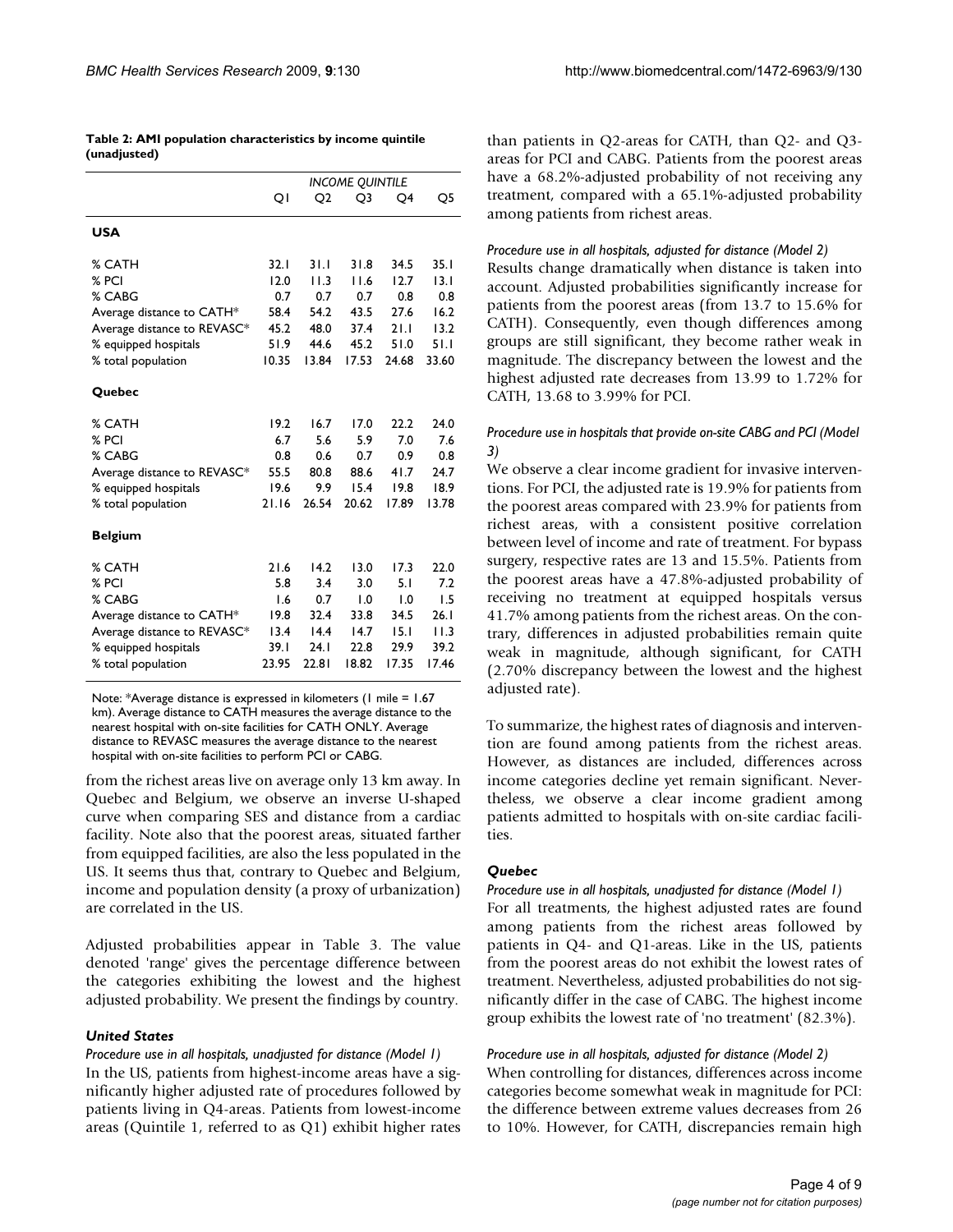#### **Table 3: Adjusted probabilities for income quintiles**

| USA                                                                                 | <b>CATH</b> | PCI       | CABG      | No treatment |  |  |  |
|-------------------------------------------------------------------------------------|-------------|-----------|-----------|--------------|--|--|--|
| Procedure use in all hospitals, unadjusted for distance (Model I). $N = 1,614,922$  |             |           |           |              |  |  |  |
| INC_Q1                                                                              | $0.1374*$   | $0.1085*$ | $0.0725*$ | 0.6816       |  |  |  |
| INC_Q <sub>2</sub>                                                                  | $0.1372*$   | $0.1031*$ | $0.0710*$ | 0.6887       |  |  |  |
| INC_Q3                                                                              | $0.1442*$   | $0.1059*$ | $0.0700*$ | 0.6799       |  |  |  |
| INC_Q4                                                                              | $0.1538*$   | $0.1138*$ | $0.0741*$ | 0.6583       |  |  |  |
| INC_Q5                                                                              | $0.1564*$   | $0.1172*$ | $0.0758*$ | 0.6506       |  |  |  |
| Range                                                                               | 13.99%      | 13.68%    | 8.29%     | 5.86%        |  |  |  |
| Procedure use in all hospitals, adjusted for distance (Model 2). $N = 1,614,992$    |             |           |           |              |  |  |  |
|                                                                                     |             | $0.1168*$ | $0.0766*$ |              |  |  |  |
| INC_Q1                                                                              | $0.1600*$   |           |           | 0.6466       |  |  |  |
| INC_Q <sub>2</sub>                                                                  | $0.1573*$   | $0.1149*$ | $0.0766*$ | 0.6512       |  |  |  |
| INC_Q3                                                                              | $0.1584*$   | $0.1127*$ | $0.0730*$ | 0.6559       |  |  |  |
| INC_Q4                                                                              | $0.1592*$   | $0.1149*$ | $0.0747*$ | 0.6512       |  |  |  |
| INC_Q5                                                                              | $0.1564*$   | $0.1172*$ | $0.0756*$ | 0.6508       |  |  |  |
| Range                                                                               | 1.72%       | 3.99%     | 4.93%     | 1.44%        |  |  |  |
| Procedure use in hospitals that provide on-site CABG and PCI (Model 3). N = 782,715 |             |           |           |              |  |  |  |
| INC_Q1                                                                              | $0.1932*$   | $0.1987*$ | $0.1299*$ | 0.4782       |  |  |  |
| INC_Q <sub>2</sub>                                                                  | $0.1924*$   | $0.2125*$ | $0.1422*$ | 0.4529       |  |  |  |
| $INC_Q3$                                                                            | $0.1940*$   | $0.2244*$ | $0.1458*$ | 0.4358       |  |  |  |
| INC_Q4                                                                              | $0.1900*$   | $0.2292*$ | $0.1496*$ | 0.4312       |  |  |  |
| INC_Q5                                                                              | $0.1889*$   | $0.2395*$ | $0.1549*$ | 0.4167       |  |  |  |
|                                                                                     |             |           |           |              |  |  |  |
| Range                                                                               | 2.70%       | 20.53%    | 19.25%    | 14.76%       |  |  |  |
| QUEBEC                                                                              | CTH         | PCI       | CABG      | No treatment |  |  |  |
| Procedure use in all hospitals, unadjusted for distance (Model 1). $N = 37,190$     |             |           |           |              |  |  |  |
| $INC_QI$                                                                            | 0.0899*     | $0.0533*$ | 0.0076    | 0.8492       |  |  |  |
| $INC_Q2$                                                                            | $0.0834*$   | $0.0474*$ | 0.0061    | 0.8631       |  |  |  |
| INC_Q3                                                                              | $0.0753*$   | $0.0458*$ | 0.0066    | 0.8723       |  |  |  |
| INC_Q4                                                                              | 0.0980*     | $0.0521*$ | 0.0074    | 0.8425       |  |  |  |
| INC_Q5                                                                              | $0.1113*$   | $0.0578*$ | 0.0077    | 0.8232       |  |  |  |
| Range                                                                               | 47.81%      | 26.20%    | 26.23%    | 5.96%        |  |  |  |
|                                                                                     |             |           |           |              |  |  |  |
| Procedure use in all hospitals, adjusted for distance (Model 2). $N = 37,190$       |             |           |           |              |  |  |  |
| INC_Q1                                                                              | $0.0964*$   | $0.0571*$ | 0.0085    | 0.8380       |  |  |  |
| INC_Q <sub>2</sub>                                                                  | $0.0925*$   | $0.0538*$ | 0.0077    | 0.8460       |  |  |  |
| INC_Q3                                                                              | $0.0838*$   | $0.0525*$ | 0.0080    | 0.8557       |  |  |  |
| INC O <sub>4</sub>                                                                  | $0.1011*$   | $0.0550*$ | 0.0078    | 0.8361       |  |  |  |
| INC_Q5                                                                              | $0.1113*$   | $0.0578*$ | 0.0077    | 0.8232       |  |  |  |
| Range                                                                               | 32.82%      | 10.10%    | 10.39%    | 3.95%        |  |  |  |
| Procedure use in hospitals that provide on-site CABG and PCI (Model 3). $N = 5,859$ |             |           |           |              |  |  |  |
| $INC_Q$                                                                             | 0.1312      | 0.1448    | 0.0396    | 0.6844       |  |  |  |
| INC_Q <sub>2</sub>                                                                  | 0.1274      | 0.1434    | 0.0446    | 0.6846       |  |  |  |
| INC_Q3                                                                              | 0.1322      | 0.1302    | 0.0283    | 0.7093       |  |  |  |
| INC_Q4                                                                              | 0.1462      | 0.1333    | 0.0390    | 0.6815       |  |  |  |
| INC_Q5                                                                              | 0.1367      | 0.1562    | 0.0338    | 0.6733       |  |  |  |
| range                                                                               | 14.76%      | 19.97%    | 57.60%    | 5.35%        |  |  |  |
| <b>BELGIUM</b>                                                                      | <b>CATH</b> | PCI       | CABG      | No treatment |  |  |  |
| Procedure use in all hospitals, unadjusted for distance (Model 1). $N = 49,445$     |             |           |           |              |  |  |  |
| $INC_QI$                                                                            | $0.1261*$   | $0.0383*$ | $0.0111*$ | 0.8245       |  |  |  |
|                                                                                     |             |           |           |              |  |  |  |
| INC_Q <sub>2</sub>                                                                  | $0.0942*$   | $0.0255*$ | $0.0061*$ | 0.8742       |  |  |  |
| INC_Q3                                                                              | $0.0836*$   | $0.0227*$ | $0.0082*$ | 0.8855       |  |  |  |
| INC_Q4                                                                              | 0.0998*     | $0.0346*$ | $0.0078*$ | 0.8578       |  |  |  |
| INC_Q5                                                                              | $0.1191*$   | $0.0458*$ | $0.0115*$ | 0.8236       |  |  |  |
| range                                                                               | 26.35%      | 101.76%   | 88.52%    | 7.40%        |  |  |  |
| Procedure use in all hospitals, adjusted for distance (Model 2). $N = 49,445$       |             |           |           |              |  |  |  |
| INC_Q1                                                                              | $0.1153*$   | $0.0363*$ | $0.0100*$ | 0.8384       |  |  |  |
| INC_Q <sub>2</sub>                                                                  | $0.1090*$   | $0.0281*$ | $0.0073*$ | 0.8556       |  |  |  |
| INC_Q3                                                                              | $0.0992*$   | $0.0260*$ | $0.0099*$ | 0.8649       |  |  |  |
| INC_Q4                                                                              | $0.1202*$   | $0.0405*$ | $0.0097*$ | 0.8296       |  |  |  |
|                                                                                     |             |           |           |              |  |  |  |

Page 5 of 9 *(page number not for citation purposes)*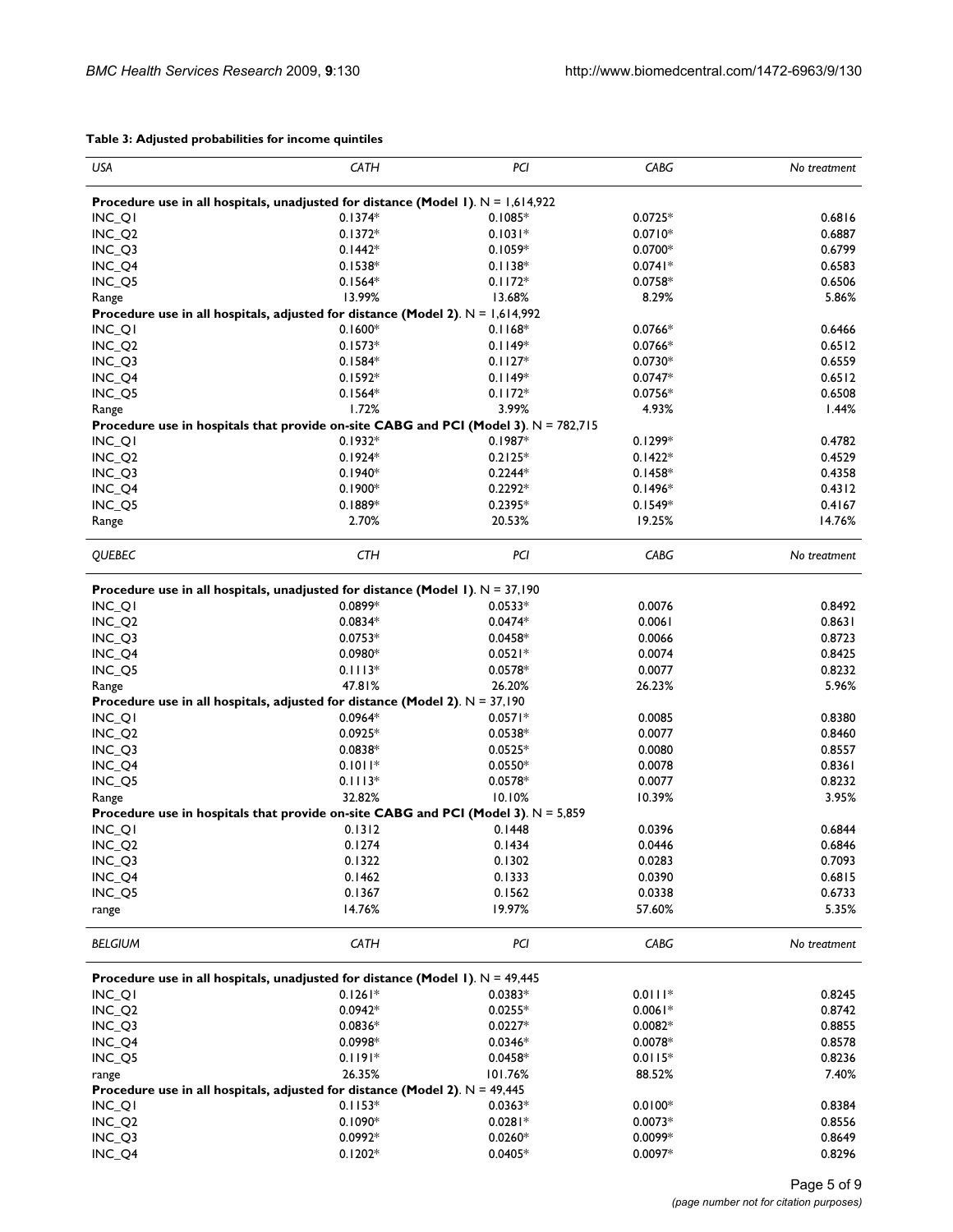| INC O5             | $0.1191*$                                                                            | $0.0458*$ | $0.0115*$ | 0.8236 |
|--------------------|--------------------------------------------------------------------------------------|-----------|-----------|--------|
| range              | 21.17%                                                                               | 76.15%    | 57.53%    | 5.01%  |
|                    | Procedure use in hospitals that provide on-site CABG and PCI (Model 3). $N = 14,952$ |           |           |        |
| INC OI             | $0.2669*$                                                                            | $0.1293*$ | $0.0372*$ | 0.5666 |
| INC Q <sub>2</sub> | $0.2633*$                                                                            | $0.1127*$ | $0.0299*$ | 0.5941 |
| INC O3             | $0.2753*$                                                                            | $0.1042*$ | $0.0419*$ | 0.5786 |
| INC O <sub>4</sub> | $0.2853*$                                                                            | $0.1329*$ | $0.0331*$ | 0.5487 |
| INC O5             | $0.2701*$                                                                            | $0.1511*$ | $0.0378*$ | 0.5410 |
| Range              | 8.36%                                                                                | 45.01%    | 40.13%    | 9.81%  |
|                    |                                                                                      |           |           |        |

#### **Table 3: Adjusted probabilities for income quintiles** *(Continued)*

Notes: estimates for SES variables obtained from multinomial logit regression (adjusted probabilities are adjusted for age groups, year and comorbidities). This Table should be read as follows: e.g., for individuals from the US living in the lowest quintile (Q1) income area, the adjusted probability of undergoing a CATH is 0.1374, controlling for age, sex, comorbidities and year. The 'no treatment' category is obtained by simple subtraction; hence it does not include any indication about statistical significance.

\*Estimate significantly differs from at least one other quintile's estimate at  $p \le 0.05$ .

between extreme categories of SES (32%). Differences remain non-significant for CABG. For CATH and PCI, the distribution remains similar, i.e., we observe a J-shaped curve with the highest rates among patients from the richest areas followed by those from the poorest ones.

In the 'no treatment' case, patients from richest areas still exhibit the lowest adjusted rates. This outcome confirms that the higher adjusted rate for CATH among extreme categories is the sign of a 'better' treatment. Indeed, higher rates in the category 'CATH only' could be interpreted as a less intensive treatment, that is, a diagnosis that is not followed by an invasive procedure. This is not the case.

### *Procedure use in hospitals that provide on-site CABG and PCI (Model 3)*

Income plays no role among patients admitted to hospitals with on-site cardiac facilities: adjusted rates do not significantly vary across income groups.

#### *Belgium*

# *Procedure use in all hospitals, unadjusted for distance (Model 1)*

In Belgium, for the three interventions, the highest adjusted rates are found among patients who come from 'extreme' areas, i.e. poorest and richest areas (Q1 and Q5). Adjusted PCI rates are 3.83% for patients from the poorest areas, then decrease to 2.55 and 2.27% for patients in the second and third quintile and increase again to 3.46 and 4.58% for the third and fourth quintile.

When we consider patients who did not receive treatments (last column), the lowest adjusted rates are found among patients from the poorest and richest areas (82.45 and 82.36% respectively).

#### *Procedure use in all hospitals, adjusted for distance (Model 2)*

When distances are included, we observe a J-shaped curve for the three interventions. Distance plays a minor role in Belgium, since distances to equipped hospitals differ on average by only 3.81 km between the richest and poorest areas.

*Procedure use in hospitals that provide on-site CABG and PCI (Model 3)*

The highest rate of treatment among patients from the richest area exists only in the case of PCI. The inverse Jshaped curve remains for the 'no-treatment' case, with higher rates among patients from the third quintile (59.41%), and lowest among patients from the poorest and richest areas (56.66 and 54.10% respectively). Even when access to hospitals with on-site cardiac facilities is fully insured, inequality remains across income categories.

#### **Discussion**

Our findings show that in all countries, the highest adjusted treatment rates are found among patients from the highest income areas, when *not accounting for distances between patient and hospital*. This is true however to a lesser extent in Quebec. In the US, distances from hospitals with on-site catheterization and revascularization facilities are shorter for richer areas. As a result, patients from those areas have greater use of high-technology interventions such as PCI or cardiac surgery.

When *distances are accounted for*, inequality becomes quite low in the US, and is also reduced in Quebec. That is, if the issue of distance is controlled for, all three health care systems achieve low levels of inequality in use of high-technology interventions. Thus, it appears that income inequality is largely related to location of hospitals with catheterization and revascularization capabilities, particularly in the US.

In the US, the richer the area, the closer the cardiac services. By contrast, greatest distances are observed in Belgium and Quebec among middle-income areas. It is thus not surprising to observe a more pronounced income gradient in the US that almost disappears when controlling for distances to equipped facilities. Hence, the main cause of income inequality does not seem to be income itself but instead distances from equipped hospitals. These findings substantiate those of previous studies showing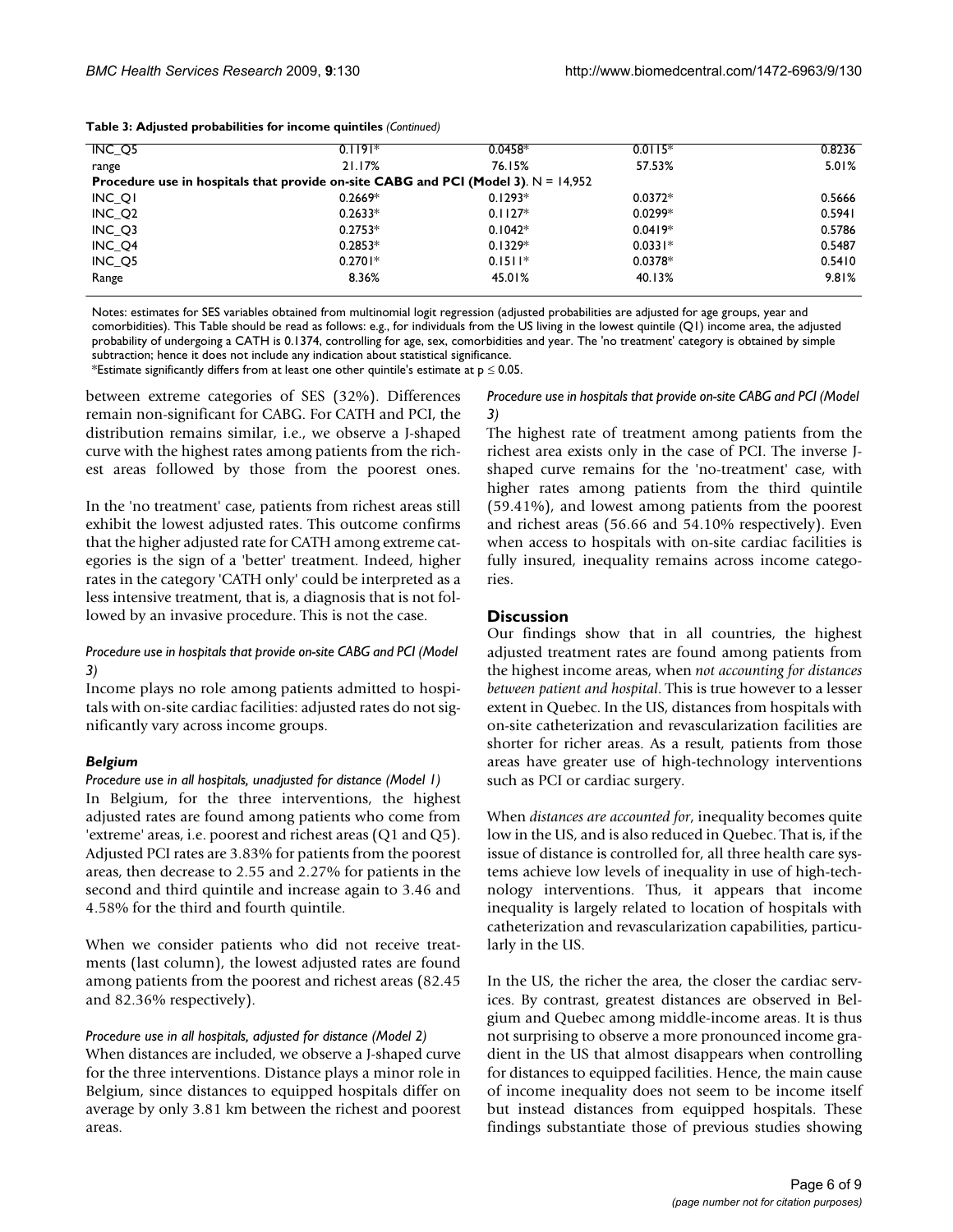the impact of geographic proximity of revascularization services on service utilization [15,17].

The question however remains about why income and distance to equipped hospitals are strongly related in the US while this is not the case in Belgium and Quebec. The first straightforward explanation is that the poorest areas in the US are also the least populated (rural areas), in contrast with Belgium and Quebec.

However, this double disadvantage of poverty and nonurban setting may also be related to organizational characteristics. In particular, high-technology procedures are costly in terms of equipment and human capital [12]; when hospitals are free to keep their profits and invest according to their own interests, investments will concentrate among hospitals with more financial capacity or with greater expected profitability of treatments. Poor or inadequate regulation of investments may thus explain the above findings. Consider the US, in which investments in technology are generally not regulated. In densely populated urban areas, demand for cardiac procedures is high. As a result, large hospitals use their profits to invest in medical equipment that give their patients access to high technology treatments [18]. However, rural areas in the US, which are poorer than urban areas, do not have the money to invest and thus patients must seek cardiac treatments from facilities located far away, generally in the nearest city.

Furthermore, insurance may also play a role. Studies have shown that hospital's investments in the US are driven by expected financial returns, which depend upon payer type [16]. Fee-for-service (FFS) commercial payers provide the greatest average returns, followed by Medicare, HMOs and Medicaid. Meanwhile, patient's insurance type and income are known to be related (FFS is more prevalent in high-income areas, e.g. [4]). Hence, hospitals in richer areas are more likely to invest in costly new techniques because their profitability is guaranteed by the higher payments of their patients' insurance schemes. Thus Medicare patients from richer and urban areas may benefit from greater use of high-technology procedures due to their location closer to hospitals with on-site cardiac facilities.

Among *patients admitted to hospitals with on-site cardiac facilities*, we get a classical social gradient in the US, and still some inequality in favor of the better-off in Belgium in the case of PCI. This is surprising since Belgium and US Medicare are characterized by a generous universal coverage and distances to cardiac services are less relevant at this stage. A myriad of causes may explain this finding, and our study was not designed to address them. Potential explanations include the differences in patients' willingness to undergo invasive interventions, physician prejudices, and unobserved differences in severity of disease  $[4,6,8-10]$ .

Special emphasis should however be given to Quebec, which does not exhibit significant inequality within this sub-sample, contrary to Belgium and the US. It is hardly plausible that the causes mentioned already do not apply to Quebec, since universal coverage is common to the three systems. Organizational factors may once again be at play. In particular, Medicare patients in the US may be insured through HMOs or FFS, leading to different use of cardiac services [19]. In Belgium, anecdotal evidence suggests that patients with supplementary private insurance may receive a higher-quality treatment due to their higher profitability for the hospital. The greater homogeneity of the insurance system in Quebec may prevent incomerelated inequality to occur among patients treated at fully equipped hospitals. A study including a larger number of countries with different health care system could test these assumptions.

### *Study limitations*

Our results are obtained using area-based SES variables. Geronimus and Bound [20] have measured that, using area-based variables instead of individual-level ones, the impact of SES on health is likely to be underestimated due to area's socio-economic heterogeneity. For example richer patients, who can afford costly treatments, will be attributed to the low median income of their living area, resulting in underestimation of results. Areas in the US have an average population of 8,440, compared to 17,170 in Belgium and 19,037 in Quebec. Hence, heterogeneity is likely to be higher in Belgium and Quebec, partly explaining the lower impact of SES in these countries. However, other authors suggest that people's health care use is affected by area factors, regardless of the individual SES[21]; this may counteract the expected underestimation of the SES impact.

Note also that the areas' heterogeneity in distances may differ between countries. Belgian areas are too small to exhibit strong heterogeneity in distances and the Forward Sortation Areas in Quebec are either urban or rural. By contrast, US census tracks, although they are designed to produce homogenous populations, have varying land area depending on the population density. Considering that the patient lives in his area's geographical center is a limitation which likely leads to underestimate the impact of distance in the US. Note that, despite this limitation, distances are shown to be a crucial determinant in our study.

Also, the use of administrative data does not include as detailed clinical information on severity of illness as a detailed survey would. Hannan et al. [22] show that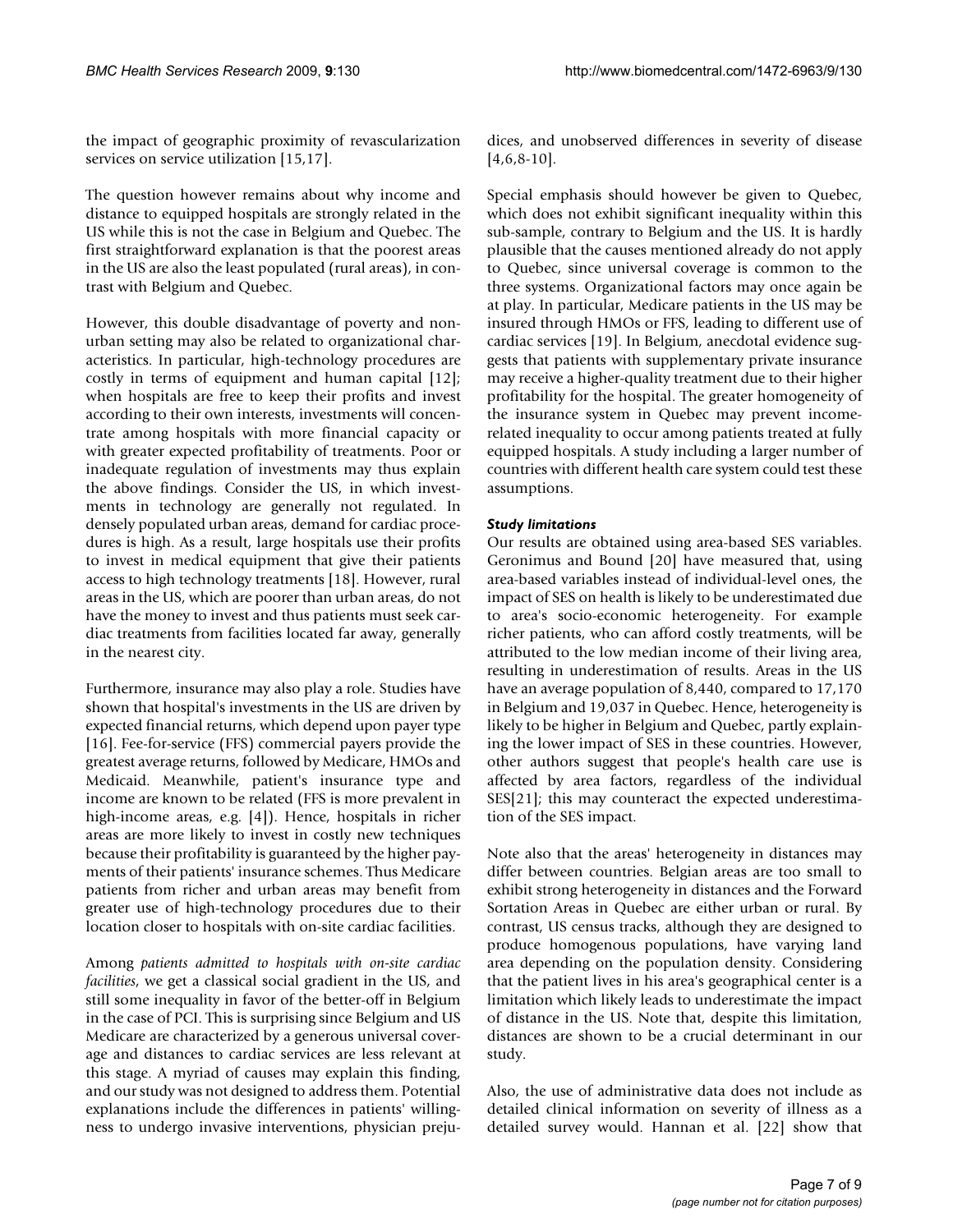administrative data fails to distinguish co-morbidities and complications, and does not contain information on previous open-heart surgery, nor on ejection fraction. However, administrative data generally have the advantage of including more patients and representing a wider geographical area.

Finally, our sample for the US is restricted to Medicare patients, while data for Belgium and Quebec include all patients older than 65. One may argue, however, that the non-Medicare patients are marginal among the elderly (5% people). In addition, the income distribution in the US is more unequal than in Belgium and Quebec (according to the World Bank development indicators [23], the Gini index was 40.8 in the US, 32.6 and 33.0 in Canada and Belgium respectively). Hence, US Medicare patients may be more homogenous than the whole US population, but not more homogenous than the Belgian or Quebec samples. Meanwhile, restricting our sample to Medicare patients enables a comparison of health care schemes that only differ in easily identifiable peripheral characteristics. This facilitates interpretation of results and comparisons across countries.

# **Conclusion**

Our outcomes first clearly indicate that income-related inequality does exist in use of high-technology treatment, and that this inequality is not explained by differences in the patients' health condition. This confirms results from previous literature. Inequality is largely explained, in the US and Quebec, by location of care. When distances are accounted for, inequality substantially decreases in magnitude. However, in both Belgium and the US, inequalities persist among patients admitted to hospitals with onsite cardiac facilities, rejecting the hospital location effect as the only explanation for inequalities.

Secondly, inequality differs across countries. As stated above, some features of hospital financing may exacerbate income-related inequalities in treatment, such as insurance type and investment regulations. Due to the divergence of these features between countries, we have good reason to believe they are affecting the diagnosis and treatment of AMI patients. Those assumptions should be tested using a larger set of countries making available a larger array of health care systems.

# **Competing interests**

The authors declare that they have no competing interests.

# **Authors' contributions**

All authors have contributed to the statistical analysis, results discussion and manuscript drafting. JP was however the main person responsible for the statistical analysis and drafted the first version of the manuscript jointly with KMM and her research assistant. AS contributed more specifically to the statistical analysis and to discussing theoretical issues. OS was more involved in the data gathering and the statistical analysis. LP particularly discussed all aspects related to cardiovascular disease and its treatment. The main idea of this study was given by MCC, who launched the project, coordinated the work and helped more specifically to draft the manuscript.

This paper is part of the research undertaken by the Technological Change in Health Care (TECH) Network. The TECH group is an international collaboration of investigators that has been developing new evidence on crosscountry differences in trends in treatment, resource costs and health outcomes for common health problems, with a specific focus on patients hospitalized for acute myocardial infarction. The TECH group has adopted the rule for its submissions that all authors would be listed under the denomination "and the TECH group". All TECH Group members have contributed through providing data and through commenting the work during several meetings.

# **Acknowledgements**

The TECH Investigators include the following research teams: Perth, Australia – Michael Hobbs and Steve Ridout, Unit of Clinical Epidemiology, Department of Public Health, University of Western Australia. The Unit of Clinical Epidemiology is supported by a grant from the Health Department of Western Australia; Victoria, Australia – Jeff Richardson and Iain Robertson, Monash University Australia; Belgium – Marie-Christine Closon and Julian Perelman, Interdisiplinary Center of Health Economics, Université Catholique de Louvain; Alberta, Canada – Konrad Fassbender, University of Alberta; Ontario, Canada – Jack Tu, Curry Grant, and Peter C. Austin, Institute for Clinical Evaluative Sciences, Toronto. The Institute for Clinical Evaluative Sciences is funded by the Ontario Ministry of Health and Long Term Care; Quebec, Canada – Louise Pilote (Montreal General Hospital), Mark J. Eisenberg (Jewish General Hospital), and Hugues Richard, McGill University; Denmark – Terkel Christiansen and Mickael Bech, University of Southern Denmark – Odense Campus, Mette Madsen, Søren Rasmussen, and Steen Z. Abildstrom, National Institute of Public Health; England – Michael Goldacre and David Yeates, Oxford University, Michael Robinson, Nuffield Institute for Health; Finland – Ilmo Keskimäki and Unto Häkkinen, National Research and Development Centre for Welfare and Health (STAKES), Veikko Salomaa and Markku Mähönen, National Public Health Institute; France – Brigitte Dormont and Carine Milcent, Théma, Université Paris X Nanterre, Isabelle Durand-Zaleski, Hospital Henri Mondor; Israel -Ethel-Sherry Gordon and Ziona Haklai, Ministry of Health, Jeremy D. Kark and Amir Shmueli, Hadassah Medical Organization and Hebrew University; Italy – Vincenzo Atella, Department of Economics, University of Rome Tor Vergata, Daniele Fabbri, University of Bologna and Diego Vanuzzo, Lorenza Pilotto, and Laura Pilotto, Centro Malattie Cardiovascolari, Udine; Japan -Yuichi Imanaka and Tatsuro Ishizaki, Kyoto University, Yoshihiro Kaneko, National Institute of Population and Social Security Research, and Haruko Noguchi, Toyo Eiwa University; Korea – Young-Hoon Kim, Korea University Medical Center, Bong-min Yang, Seoul National University, Jeong-Euy Park, Sungkyunkwan University, Kyung-Hwan Cho, Korea University Medical Center, Hong-Soon Lee, National Medical Center; Norway – Charlotte Haug, Norwegian Patient Registry; Scotland – Alistair McGuire and Maria Raikou, City University, Frank Windmeijer, Institute for Fiscal Studies, and James Boyd, Scottish Home and Health Department; Singapore – Koon